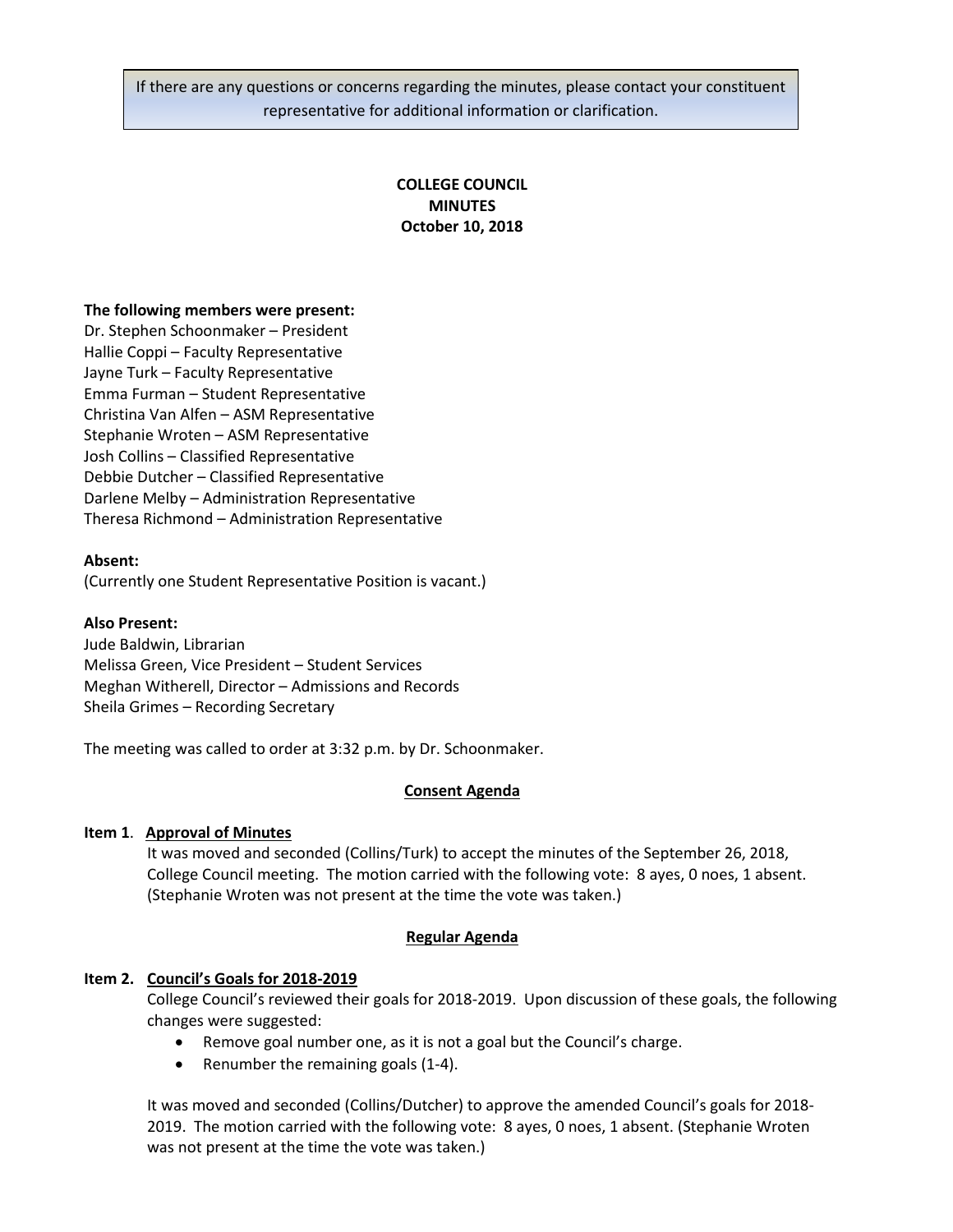*College Council Minutes – October 10, 2018 Regular Meeting Page 2 of 3*

### **Item 3. Recommend Review of Revised Board Policy**

Revised Board Policy (BP) 2100 was reviewed.

A motion was made and seconded (Collins/Van Alfen) to recommend acceptance of revised Board Policy 2100. The motion carried with the following vote: 8 ayes, 0 noes, 1 absent. (Stephanie Wroten was not present at the time the vote was taken.)

### **Item 4. Recommend Adoption of New Board Policy**

Dr. Schoonmaker explained that the newly proposed Board Policy 3251 establishes the concept of an Institutional Review Board for research requests. New Board Policy 3251 was reviewed.

A motion was made and seconded (Collins/Van Alfen) to recommend adoption of new Board Policy 3251. The motion carried with the following vote: 9 ayes, 0 noes, 0 absent.

# **Item 5. Recommend Adoption of New Administrative Procedures**

New Administrative Procedure (AP) 3251 was reviewed.

The revisions listed below were suggested for AP 3251:

- First paragraph, first sentence delete "are strictly separate from" and in its place add "may be ancillary to."
- First paragraph, last sentence add "a Board Policy, Administrative Procedure, or" so that the sentence reads as follows: Similarly, no compensation shall be granted by the District to any employee upon the creation or dissemination of any research project except that which has been addressed in a Board Policy, Administrative Procedure, or in bargaining agreements.

A motion was made and seconded (Collins/Van Alfen) to recommend adoption of new Administrative Procedure 3251. The motion carried with the following vote: 9 ayes, 0 noes, 0 absent.

# **Item 6. Library Services Platform**

Jude Baldwin, Librarian, presented a PowerPoint on the proposed Statewide Library Services Platform (LSP) Project. The LSP is software that manages user accounts, contains all the information about our collections, integrates online and physical materials, and runs the library catalog. Jude provided the Council with the pros and cons of this proposed project. She also stated that purchasing this software as part of a consortium would save money in future years for the College, especially if the State approves funding for five additional years. Jude noted that if the College would like to take part in the LSP project, a contract would need to be signed and submitted prior to the end of this month.

A motion was made and seconded (Collins/Wroten) to recommend approval to join the consortium to purchase the new Library Services Platform. The motion carried with the following vote: 9 ayes, 0 noes, 0 absent.

# **Item 7. Governance Model Finalization**

Dr. Schoonmaker noted that the membership of the Administrative Support Management (ASM) group does not include vice presidents or deans. Therefore, the membership of President's Cabinet will be changed to include all administrators on a contract. The Governance Model is a living document and will continue to change as needed.